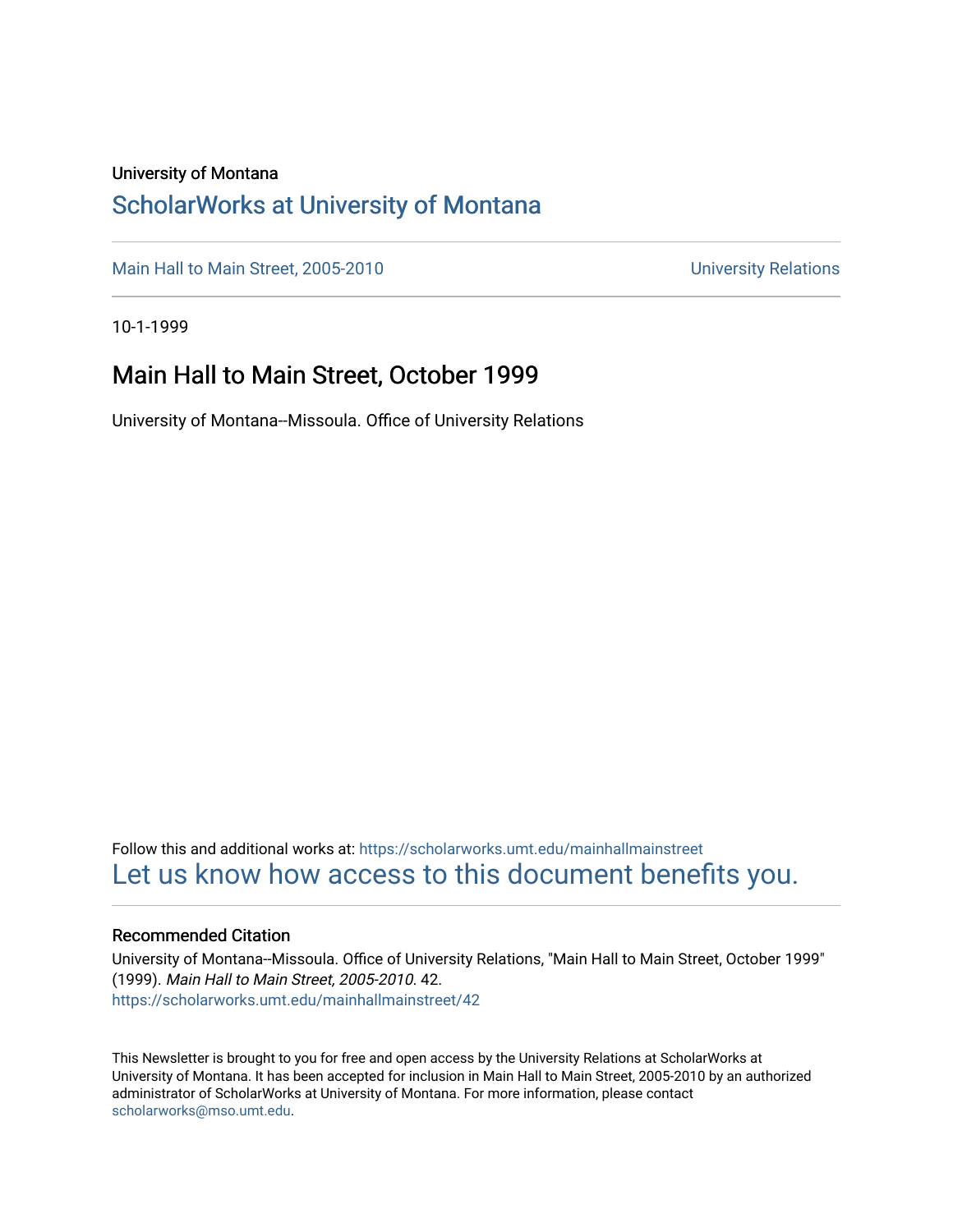

# New den ready for Grizzlies to inhabit

he finish line is in sight. After four years of planning, 16 months of construction, one long season of displaced basketball teams and \$14.7 million, the Adams Centeris ready for sports fans.

'The first day <sup>I</sup> was here, in October 1995, the first thing President Dennison said to me was, 'We need to do something about that field house,'" Athletic Director Wayne Hogan remembers. "Getting this built wasn't easy, but now <sup>I</sup> think people will understand that the wait was worth it."

Hogan said an official grand opening and ribbon cutting for the center will be held Nov. 21, when the Grizzly basketball team opens regular season play.

The centerpiece of the remodeling was a facelift for the main basketball arena, which now includes 5,500 cushion seats upholstered in UM maroon. With another 2,000 bleacher seats, the place has an overall seating capacity of 7,500. The arena has four scoreboards in the corners, and nice touches such as retractable risers around the gym floor and a metal grid on the ceiling suited for stage lighting.

A new addition is the Grizzly Sky Club, a members-only area overhanging



**The new Adams Center is decked with 5,500 cushioned seats in UM maroon.**

one side of the arena. Ninety couples, who each pay a \$5,000 annual fee, will have prime views of the floor, as well as access to food catering and wet bar services. Eight \$2,500 individual memberships will be sold as well. Members will have access to most Adams Center

andWashington-GrizzlyStadium Events.

The remodeling also wrapped concourses around the main arena, adding more concessions and rest rooms. Hogan hopes enhanced food and *(continued on back)*

## M unveils new special plate for Griz sports fans

**\* 1** 'here's a new bear in town, and he's ready to ride the rigs of UM fans **X** around the state.

The bear is part of a new "sport" license plate unveiled during this month's Grizzly Homecoming football game.

The new plate, which bears maroon lettering overthe hulkingUM Grizzly bear logo, should be available by next spring, state Attorney General Joe Mazurek said before presenting an enlarged copy of the plate to UM President George Dennison.

University Executive Vice President Bob Frazier, who oversees Grizzly logo products, said the new plate will be sold in



addition to the existing Main Hall plate. 'We had so many requests for a choice between a Griz plate and a Main Hall plate," he said.

UM supporters and Grizzly fans can take their pick when they renew their vehicle registration.

The new plates will be available for the public to purchase at Montana Department of Motor Vehicles offices statewide. The special UM license plates cost motorists an extra \$22.50, with UM receiving \$20 of that amount for its student scholarship fund

Since its inception in 1989, the UM license plate scholarship fund has grown to more than \$700,000, helping hundreds of UM students.

"Our hope with these plates is to increase the number of people buying a UM plate, thereby increasing the amount of money available forscholarships for University students," Fraziersaid.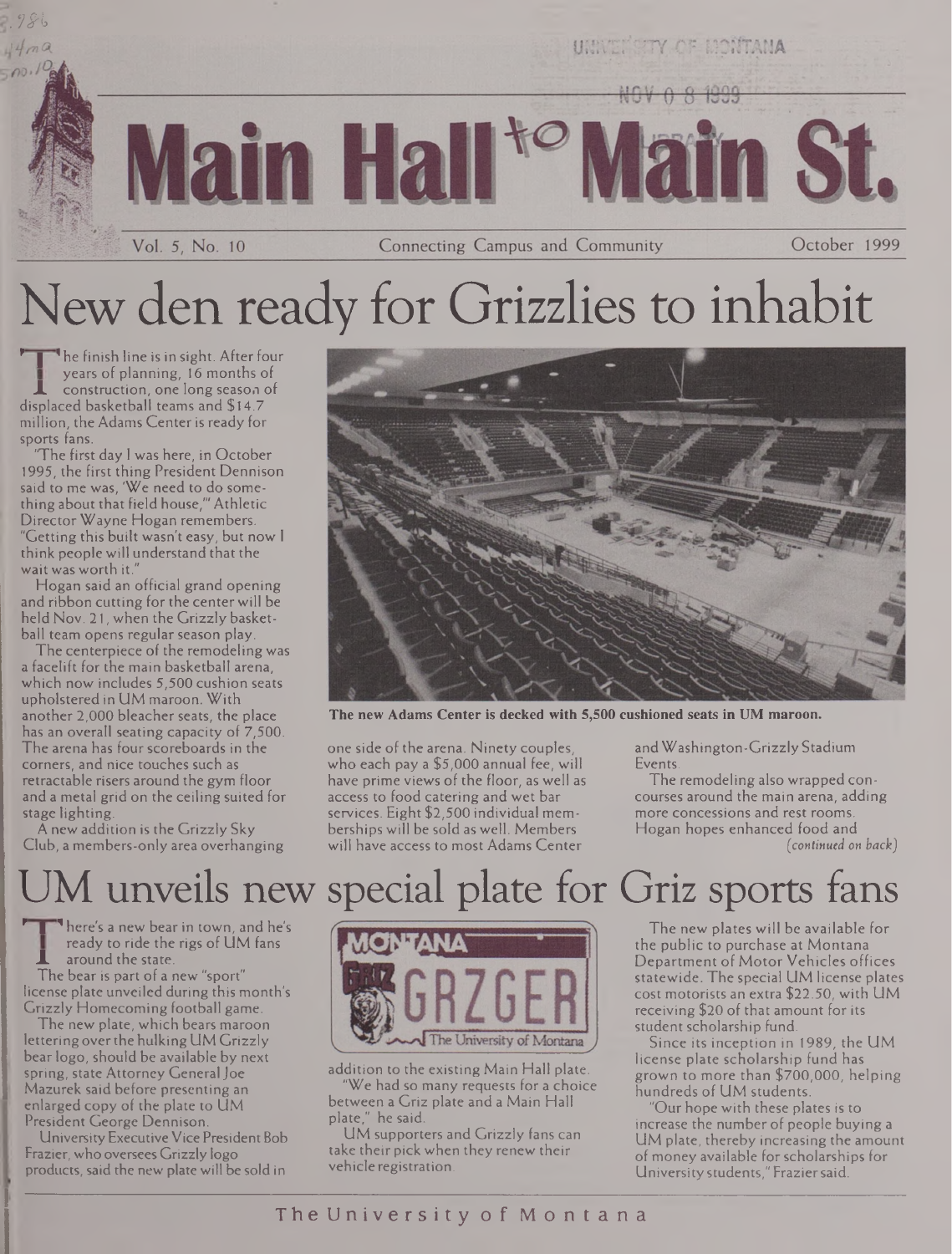## Markers provide a glimpse of campus history

The UM Alumni Association.<br>The UM Alumni Association.<br>Four 3-foot-high alumnium plaque ampus visitors now have signs to help guide them through the University's rich past, thanks to

Four 3-foot-high aluminum plaques commemorating the history of campus were unveiled during UM's October Homecoming festivities and will be placed at various locations on campus to recognize famous University people and places.

The first marker — placed in front of Main Hall — commemorates A.J. Gibson, the architect who designed the building and four others on campus, three of which still stand

The other markers recognize:

• Memorial Row, a stand of pine trees honoring Montanans killed in action or while serving stateside during World WarI.

• Mike Mansfield, Montana statesman and the nation's longest-serving U.S. Senate majority leader. UM's



**A historical marker outside Main Hall commemorates the building's architect, A.J. Gibson.**

Maureen and Mike Mansfield Library carries his and his wife's name.

• Harold Urey, the Nobel laureate for whom Urey Lecture Hall was named. Urey, who won the 1934 Nobel Prize in chemistry, taught at UM during 1919-21.

The markers were the brainchild of UniversityCenter directorGaryRatcliff.

### Community volunteers seek donations for Excellence Fund Business Drive

It's not too late to step up and say "Count Me In" for this year's Excel-

**L** lence Fund Business Drive.<br>Coordinated by the UM Fo<br>and a corps of business and o Coordinated by the UM Foundation and a corps of business and community

volunteers, the drive officially ends Tuesday, Nov. 2, with a victory celebration.

This year's goal is \$325,000 to help UM students and faculty members. As of mid-October, business drive volunteers had raised \$227,500. Of that amount, more than \$97,000 came from UM employees.

President George Dennison has outlined priorities for the 1999 Excellence Fund that include student scholarships, with six earmarked

for Missoula high school graduates, faculty development, such as travel funds for professional conferences, and outreach activities, since UM has much to share with the greater local community and region.

Another priority is the National Conference on Undergraduate Research, which will bring about 1,800 of the

nation's most talented college students and their faculty mentors to Missoula in April 2000 to showcase their research, scholarship and creative activity. "Bringing this many students and their

teachers to the community is quite a coup for Missoula and the University," said Bob Burke, this year's campaign chair. "We're very pleased to be able to provide support to the Excellence Fund to make thisimportant project possible."

Meanwhile, UM's economic impact on Missoula hit an all-time high last year, giving an estimated \$200 million boost to local businesses and service providers. New figures from UM's Bureau of Business and Economic Research

show that the University and its employees, students and visitors spent \$5 million more in 1998 than in the previous year. The new total does not include several ongoing construction projects at UM last year.

For years the Excellence Fund has used the theme "Count Me In" to encourage community and campus support for UM

He got the idea from Penn State University, where he previously worked. Retired UM archivist Dale Johnson was brought in as a historical consultant.

The Alumni Association,which funded the project, plans to add a couple of markers on campus each year.

### Cowboy Ball lassos \$75,000

I UM Rodeo team Oct.<br>
In absolute ... well, ball<br>
The sunt is the ninewest olks attending the annual Cowboy Ball to benefit the UM Rodeo team Oct. 16 had

The event is the primary source of income for UM's rodeo club team. Dennis Lind, chair of the rodeo team board, said this year's event raised about \$75,000 for the Grizzly Rodeo Team Scholarship Program. Last year's event netted about \$62,000

The ball is a unique event in an unusual setting. Cowboys and cowgirls attending the ball — even citified ones — received valet parking when they arrived at Bill and Sandy Mytty's indoor rodeo arena west of Lolo. Qnce inside they were greeted by tables decked out for fine dining, a horsehead ice sculpture, and fine art and items for live and silent auctionsall resting on a dirt floor. The perimeter of this western paradise was lined with fresh-cut pines.

During the auctions, people bid on a variety of donated items.

This was our most successful cowboy ball ever," Lind said:



**Alyssa Hamma, a senior in education from Missoula, benefitedfrom anExcellence Fund scholarship.**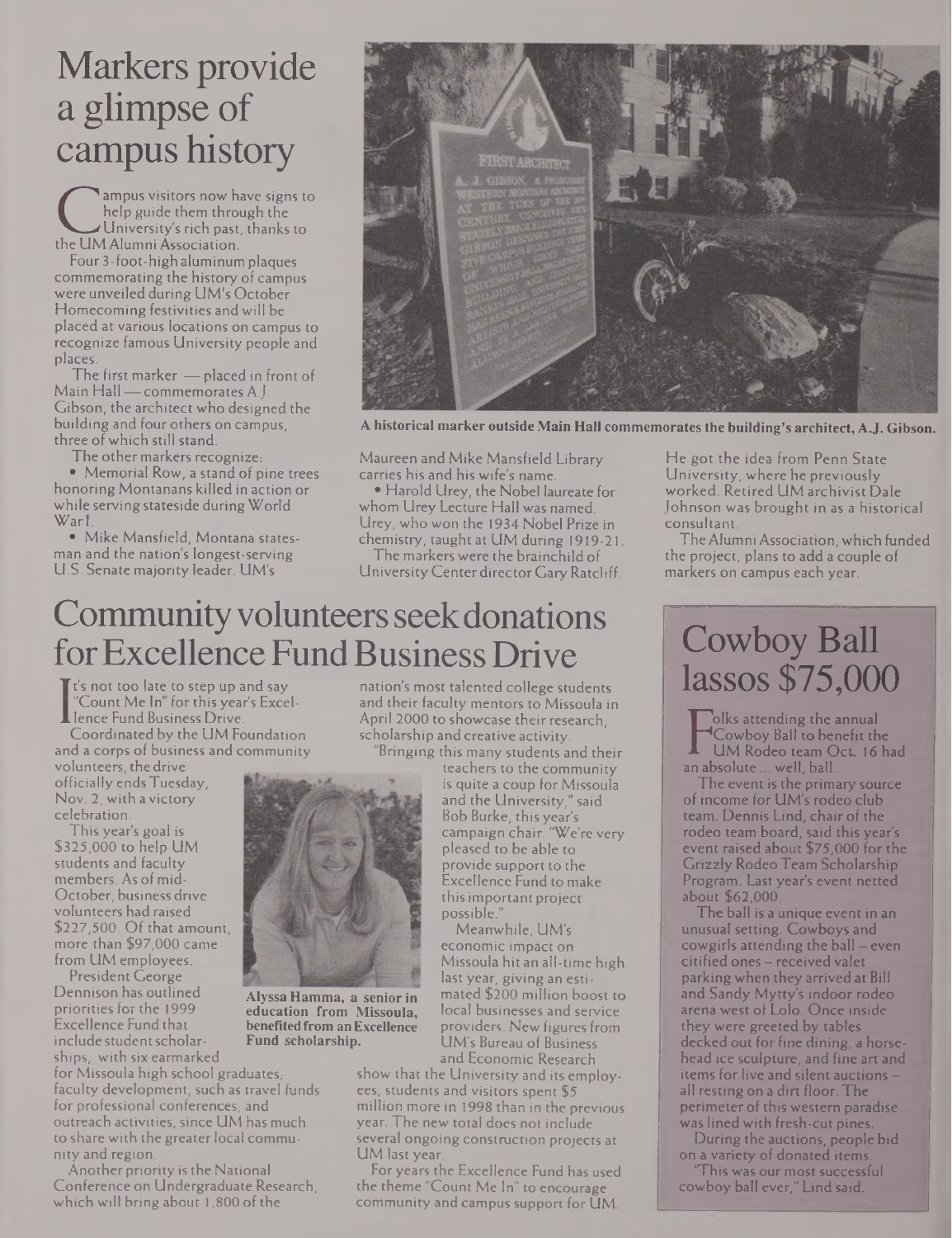

**Helping On Halloween—**<sup>A</sup> group of UM students will trick or treat so those less fortunate in Missoula can eat. Ghosts, goblins and other assorted volunteers are invited to join UM's Volunteer Action Services in a Halloween evening food drive to benefit the Missoula Food Bank. The drive begins at 6:30 p.m. Sunday, Oct. 31, at the Davidson Honors College. If volunteers come calling at your home, please give. For more information or to volunteer, call VAS at 243-4442.

**Montanagrizzlies.com—**Griz Gear and Griz Grub, UM's own official clothing and food lines, are now available at the click of your mouse through the Bookstore's new Web site. The Bookstore at UM sent out a new catalog this month featuring its full line of Grizzly logowear —from coats and caps to shirts and sweatshirts — as well as books about Montana and other UM memorabilia. Items can be ordered through the mail, or online to save time. Just go to [www.montanagrizzlies.com](http://www.montanagrizzlies.com) or call (888) 333-1995, ext. 686.

**Learning By Example—**UM's Center for Leadership Development will host its second women's leadership panel, "Personal Journeys of Women Leaders: Learning by Example," from 7 to 9 p.m. Tuesday, Nov. 2, at the UniversityCenterCommons. The event is free and open to the public. Audience members will have a chance to visit with the panelists over refreshments following the panel discussion. Panelists include Earlene Cusker, a mortgage loan consultant, Tish Herries, president of the Montana Chapter of the Philanthropic Educational Organization, Jodi Martz, senior consultant with Health Care Services; and Delight Scheck, a UM student.

**Healthy Horses—**Equine nutritionist Stephen Duren will present a clinic Saturday, Nov. 6, at UM for people who work with horses or use them for recreation. The program runs from 10 a.m. to 3 p.m. in Urey Lecture Hall and is the third in the equine education series organized by UM's Continuing Education. Registration costs \$25 before Friday, Oct. 29, and \$30 after that date. To register, call (406) 243-2094 or visit <http://www.umt.edu/equine>.

**Parade Of Photos—**Ninety photos of Missoula and western Montana dating back to 1883 have received rave reviews from Southgate Mall visitors. The mall's exclusive exhibit, "Hallways to History: A Photographic WalkThrough Missoula's Past," which opened Homecoming week, is on



**Retired UM archivist Dale Johnson stands over a photo from Southgate Mali's display.**

display for the next three years. Dale Johnson, retired UM archivist, wrote the captions that accompany each photo on display. After the exhibit closes, the photos will be auctioned to raise money for the K. RossToole Archives at UM's Mansfield Library. All photos came from UM's archives and were enlarged, framed and matted by the mall in collaboration with Friends of the Mansfield Library. The free exhibit is open during mall hours.

**Heart Healthy—**UM executive chefTom Siegel and registered dietitian Laura Del Guerra cooked up a hearthealthy feast Oct. 20 for the top teams participating in this year's American HeartWalk. About 30 winners from Western Security Bank and staff and faculty members from UM's School of Pharmacy and Allied Health Sciences dined on seared venison and pheasant in Scotch, potato-wrapped toasted barley and lentil timbale, smoked trout and salmon terrine, and other gourmet offerings. The two teams and about 70 others helped raise more than \$23,000 for the American Heart Association during the Sept. 18 walk at Southgate Mall. UM was a major sponsor of the event.

**Historic Gift—**A Canadian couple recently presented UM's history department with a \$100,000 gift to establish a fellowship for the most-promising graduate student in European history. The gift, one of the largest ever given to the department, came from Ezio Cappadocia, a retired professor of European history at McMaster University in Hamilton, Ontario, and his wife, Helen Ingersoll Cappadocia. They made the gift out of friendship for UM Professor Richard Drake, who shares an interest in modern Italian history. The Cappadocia fund memorializes Helen Cappadocia's parents, Rufus and Janet Ingersoll, who studied at UM in the 1920s.

**Sparking Research—**The wildfire that charred eight acres on the face of Mount Sentinel Sept. 12 may fuel research into how native and invasive plants recover from fires. Marilyn Marler, botanist and UM's noxious weed coordinator, is working with Cindy Buckalew, a student who had been studying the plants on the mountain before the fire. Buckalew's monitoring plots will provide pre-fire data thatshe and Marler can use for studies looking into which plants return first and how quickly. Mount Sentinel's native vegetation has been largely supplanted by spotted knapweed, leafy spurge, dalmatian toadflax, cheat grass and other noxious weeds.

**Thanksgiving Break—**UM students have a free travel day Wednesday, Nov. 24, for the Thanksgiving weekend. The University is closed for the holiday on Thursday and Friday, Nov. 25-26. Classes resume Monday, Nov. 29.

**Griz-Cat Food Drive—**In the week leading up to the annual football match between Montana's two universities Nov. 20, fans around the state will have a chance to sharpen their claws and prove whether Grizzlies or Bobcats are the mightiest — and most generous hunters. The second annual Bobcat/Griz Food Drive challenges fans to see which team can collect the most food to donate to their local food banks. UM collection points will be in the Maureen and Mike Mansfield Library and in the University Center.